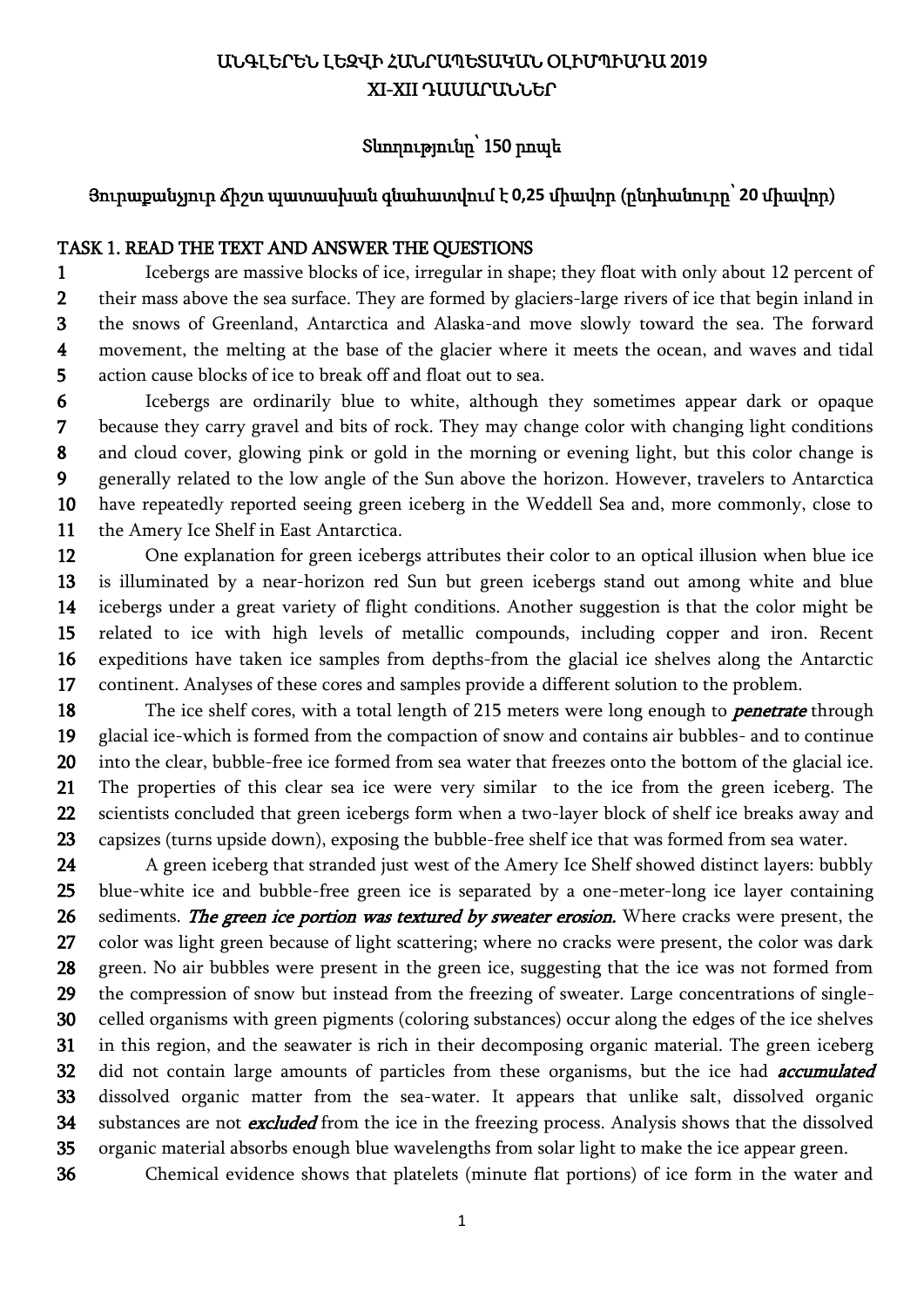37 then *accrete* and stick to the bottom of the ice shelf to form a slush (partially melted snow). The

38 slush is compacted by an unknown mechanism, and solid, bubble-free ice is formed from water

39 high in soluble organic substances. When an iceberg separates from the ice shelf and capsizes, the

40 green ice is exposed.

1. According to *paragraph 1*, all of the following are true of icebergs **EXCEPT**:

- a. They do not have a regular shape.
- b. They are formed where glaciers meet the ocean.
- c. Most of their mass is above the sea surface.
- d. Waves and tides cause them to break off glaciers.

2. According to *paragraph 2*, what causes icebergs to sometimes appear dark or opaque?

- a. a heavy cloud cover b. the presence of gravel or bits of rock
- c. the low angle of the Sun above the horizon d. the presence of large cracks in their surface
- 3. The word *penetrate* in *line 18* is closest in meaning to
	- a. collect b. pierce c. melt d. endure
- 4. According to *paragraph 4*, how is glacial ice formed?
	- a. by the compaction of snow
	- b. by the freezing of seawater on the bottom of ice shelves
	- c. by breaking away from the ice shelf
	- d. by the capsizing of a two-layer block of shelf ice

5. According to **paragraph 4**, ice shelf cores helped scientists explain the formation of green icebergs by showing that

- a. the ice at the bottom of green icebergs is bubble-free formed from frozen seawater
- b. bubble-free ice is found at the top of the ice shelf
- c. glacial ice is lighter and floats better than ice
- d. the clear sea ice at the bottom of the ice shelf is similar to ice from a green iceberg

### 6. Why does the author mention that "The green ice portion was textured by seawater erosion?"

- a. to explain why cracks in the iceberg appeared light green instead of dark green
- b. to suggest that green ice is more easily eroded by seawater than white ice is
- c. to support the idea that the green ice had been the bottom layer before capsizing

d. to explain how the air bubbles had been removed from the green ice

### 7. The word *accumulated* in *line 32* is closest in meaning to

|                                                              |                                                                        | a. collected | b. frozen                                                          | c. released    | d. covered           |  |
|--------------------------------------------------------------|------------------------------------------------------------------------|--------------|--------------------------------------------------------------------|----------------|----------------------|--|
|                                                              | 8. The word <i>excluded</i> in <i>line 34</i> is closest in meaning to |              |                                                                    |                |                      |  |
|                                                              |                                                                        | a. kept out  | b. compressed                                                      | c. damaged     | d. gathered together |  |
|                                                              | 9. The word <i>accrete</i> in <i>line 37</i> is closest in meaning to  |              |                                                                    |                |                      |  |
|                                                              |                                                                        | a. advance   | b. transfer                                                        | c. flatten out | d. come together     |  |
|                                                              |                                                                        |              | 10. Which of the following is <b>NOT</b> explained in the passage? |                |                      |  |
| a. Why blocks of ice break off where glaciers meet the ocean |                                                                        |              |                                                                    |                |                      |  |
|                                                              | b. Why blocks of shelf ice sometimes capsize after breaking off        |              |                                                                    |                |                      |  |

- c. Why green icebergs are commonly produced in some parts of Antarctica
- d. Why green icebergs contain large amounts of dissolved organic pigments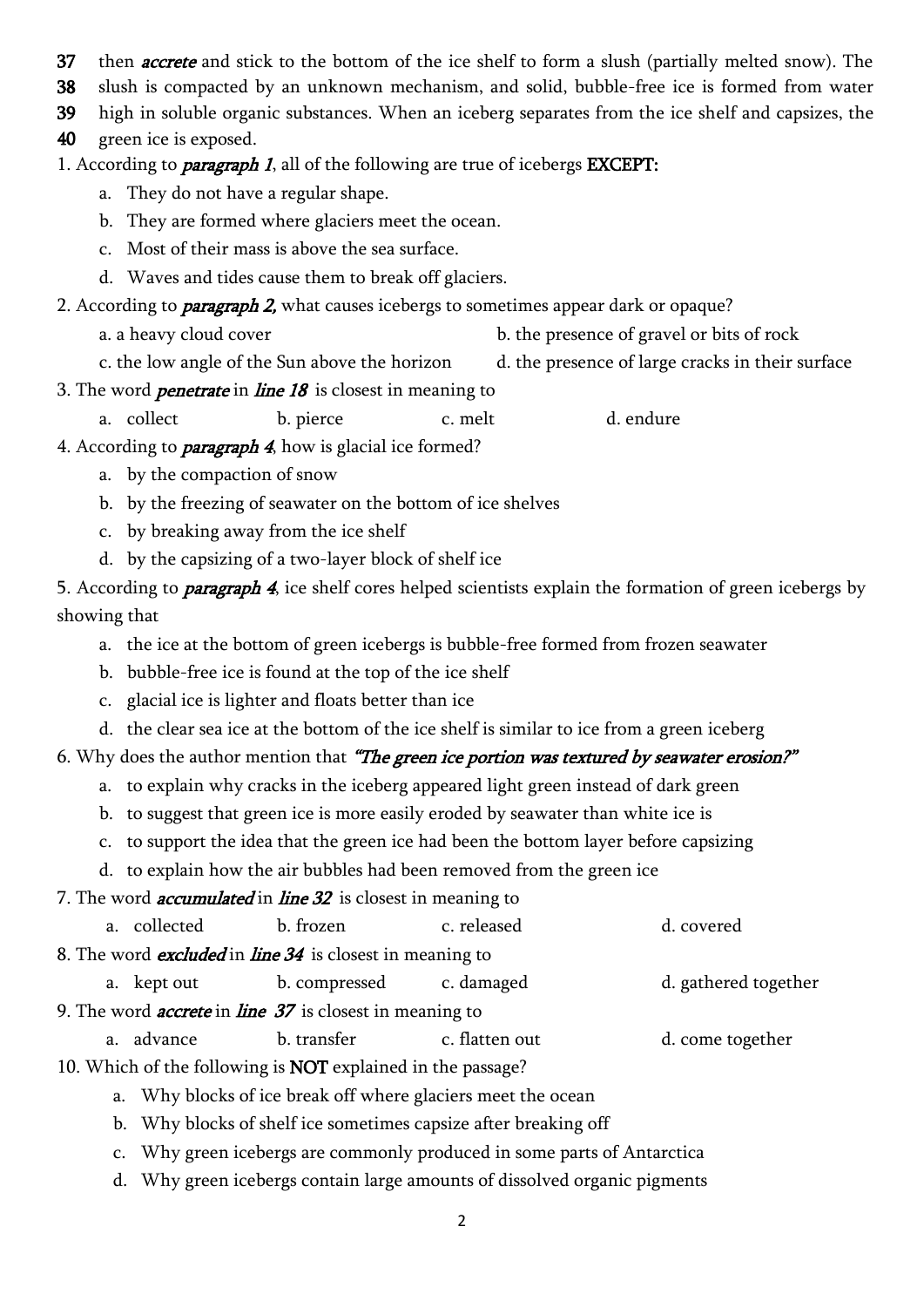### TASK 2. PUT THE VERBS IN BRACKETS INTO THE CORRECT FORM – PREDICATE, INFINITVE , GERUND OR PARTICIPLE

Slowly but surely the coastline of Britain, nowadays, is being worn away by an advancing sea. The country which once (1) ... (rule) the waves now (2) ... (rule) by them, with huge forces threatening (3) ... (destroy) vast areas of human and wildlife habitat. Already some of Britain's last wild, natural areas (4) ... (disappear), and experts (5) ... (fear) that this is just the beginning. It (6) ... (estimate) that there (7) ... (be) a 38-55 cm rise in average sea levels by the year 2100. According to the Department of the Environment, during the next 50 years at least 10,000 hectares of farmland (8) ... (turn into) mud flats and salt marshes by the increases in sea levels. Rather than trying to prevent the erosion, the present government (9) ... (use) a method of 'managed retreat' by (10) ... (create) new defenses further inland and (11) ... (allow) low-lying coastal farm land to be abandoned to the sea. However, many of the country's major cities could also (12) ... (affect); London, Bristol and Cardiff all (13) ... (expect) severe flooding as our sea defences (14) ... (destroy) by the rising tides. We hope measures (15) ... (take) to prevent the coming destructions.

#### TASK 3. CHOOSE THE CORRECT VARIANT

A "typical" British family 1(used to consist/is used to consisting/was used to consist) of mother, father and two children, but in recent years there 2(had been/are/ have been) many changes in family life. Some of them have been 3(resulted/led/caused) by new laws and 4(other/others/the other) are the result of changes in society. For example, since the law made it easier to get a divorce, there has been an increase 5(of/for/in) the number of 6(-/a/the) divorced. This means that there are a lot of one-parent families. Society is now 7(a lot/ much more/much) tolerant than it used to be with unmarried couples and lonely parents. Another change 8(has been caused/ has caused/ had been caused) by the fact that people are living longer nowadays. As a result of these changes there are many 9(habitats /homesteads/ households) which 10(consist / contain /comprise) of only one person or one adult and children.

People often move away from their home town to work, and so the family becomes scattered. 11(However/Although/Thus), members of extended family-grandparents, aunts, uncles, cousins-12(hold/stand/keep) in touch, but13(less/fewer/little) of each other 14(that/what/than) they used to. Christmas is the traditional season for reunions. 15(Although/ Despite/In spite) the family group is smaller nowadays than it used to be, relatives often travel many miles in order to spend the holiday together.

### TASK 4. USE THE WORD GIVEN IN CAPITALS AT THE END OF EACH LINE TO FORM A WORD THAT FITS IN THE GAP IN THE SAME LINE

| There is a well-known $(1)$ , ' School days are the best days of your life'. No | <b>SAY</b> |
|---------------------------------------------------------------------------------|------------|
| (2)  at school ever believes it though, and by the time you realise it's true,  | STUDY      |
| it's too late! It's when you're worried about your (3)  situation and are       | FINANCE    |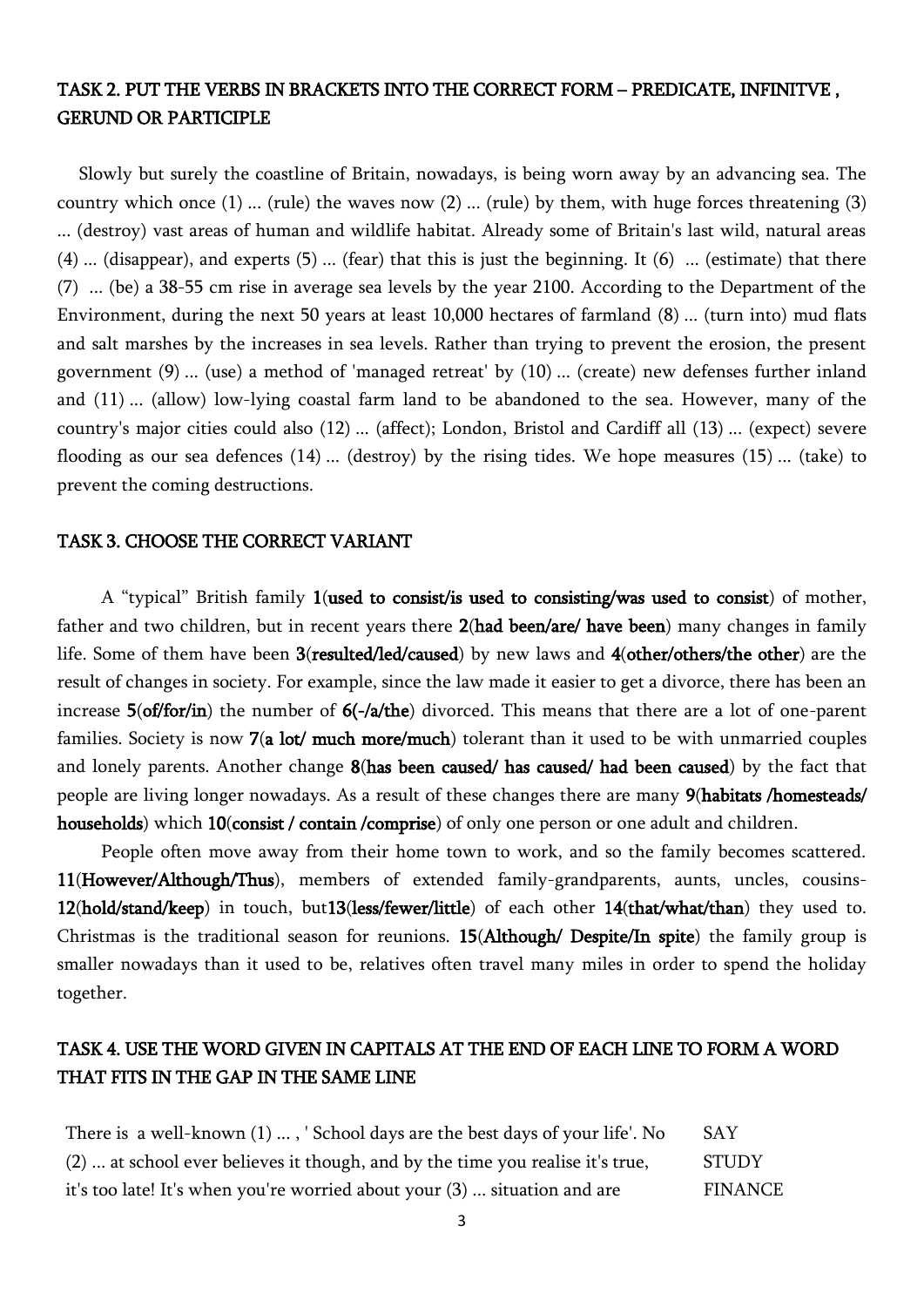beginning to hate the  $(4)$  ... of working in an office or factory every day that BORE you look back fondly on the (5) ... times you had at school. When you're still at EXCITE school you often  $(6)$  ... on the negatives, like having to pay attention during a FOCUS tedious chemistry lesson, being punished for bad (7) ... (when you didn't do BEHAVE anything wrong anyway) or feeling (8) ... in an exam because you don't know HELP any of the answers (and, in fact, had completely (9) ... the questions too!). But UNDERSTAND it's quite (10) ... to complain about things and then have great memories ACCEPT afterwards.

# TASK 5. SOME OF THE LINES ARE CORRECT, AND SOME HAVE A WORD WHICH SHOULD NOT BE THERE. IF A LINE IS CORRECT, PUT A TICK (ν). IF A LINE HAS A WORD WHICH SHOULD NOT BE THERE, WRITE THE WORD.

### POSITIVE THINKING

\_to\_\_ 0 Positive thinking does not mean you to have to find every

\_v\_00 idea absolutely wonderful. It does mean you have to be

\_\_\_\_\_1 ready to explore an idea and to try and bring out whatever

\_\_\_\_\_2 good features it ought has. The next step might be to find

3 the weaknesses in case the idea and to try and strengthen

4 them, rather than for using them simply as an excuse for

**\_\_\_\_\_5** rejecting the whole idea. Finally, the idea, after it has

6 been explored, may not be used up because there is a

\_\_\_\_\_7 better one or because, good though it is, it is not the suitable.

**\_\_\_8** There is nothing wrong with being positive about an idea

\_\_\_\_\_9 at first and then rejecting it later, when you can see that

10 it won't to work. It is easy to be negative and critical and

11 it is time we had showed less respect for this kind of

12 destructive thinking and emphasized on creative thinking

13 more. We should first make ourselves list the positive things

\_\_\_\_\_14 about an idea before we criticize it. Too much talent is wasted

 $\_15$  in negatively thinking. So remember – think positive!

### TASK 6. COMPLETE THE SENTENCE USING THE WORD FOR EACH BLANK THAT BEST FITS THE MEANING OF THE SENTENCE AS A WHOLE

| 1. My younger brother constantly misbehaves and is always causing ______.                                 |              |             |                                                                                                      |            |  |
|-----------------------------------------------------------------------------------------------------------|--------------|-------------|------------------------------------------------------------------------------------------------------|------------|--|
| A hostility                                                                                               | B generosity | C violence  | D courtesy                                                                                           | E mischief |  |
| it and give the<br><b>2.</b> The teacher only has one copy of the worksheet right now, so she is going to |              |             |                                                                                                      |            |  |
| new copy to her student.                                                                                  |              |             |                                                                                                      |            |  |
| A translate                                                                                               | B multiply   | C duplicate | D plagiarize                                                                                         | E expand   |  |
|                                                                                                           |              |             | <b>3</b> The professor told ber students about the project months in advance so that they would have |            |  |

3. The professor told her students about the project months in advance so that they would have \_\_\_\_\_\_ time to complete their work.

A chronological B constant C insufficient D sufficient E standard